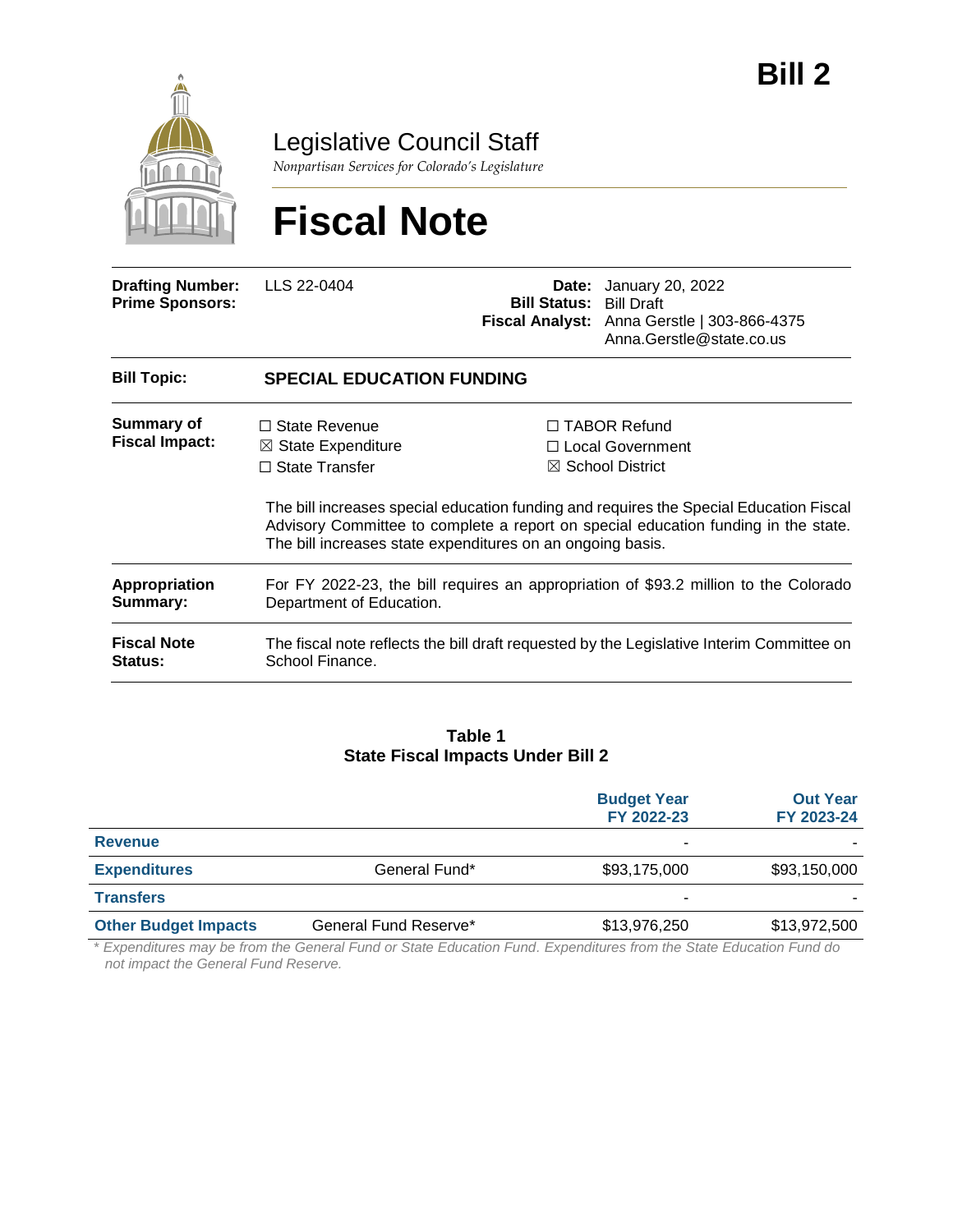## **Summary of Legislation**

Current law specifies the distribution of categorical funding for special education students. After Tier A (\$1,250 per student), ChildFind (identification of young children with disabilities), educational orphans; and high cost (reimbursement of high cost special education services) allocations have been made, the remaining funds are distributed on a per pupil basis to administrative units for students with specific, identified disabilities (known as Tier B funding). Tier B also receives an additional \$42 million in designated funding, and may not exceed \$6,000 per student.

Beginning in FY 2022-23, the bill increases Tier A funding from \$1,250 to \$1,750 for each student with a disability, and appropriates \$40 million for Tier B distributions. It also requires that these amounts increase by inflation annually, beginning in FY 2024-25.

The bill requires that the Special Education Fiscal Advisory Committee (SEFAC) submit a report to the education committees of the General Assembly no later than January 1, 2023, that includes an analysis of:

- funding for special education services in other states compared to the model in Colorado;
- the actual costs to provide special education services in Colorado;
- the effectiveness of the current funding model for special education services and whether it adequately supports special education services;
- the high-cost special education trust fund;
- the current disability categories for students with disabilities and whether the categories are sufficient for meeting students' needs; and
- recommended changes to the special education funding model.

### **State Expenditures**

The bill increases state expenditures in CDE by \$93.2 million in FY 2022-23 and FY 2023-24. Costs are shown as from the General Fund, but may be paid either from the General Fund or State Education Fund. Expenditures are listed in Table 2 and discussed below.

#### **Table 2 Expenditures Under Bill 2**

|                                |                   | FY 2022-23   | FY 2023-24   |
|--------------------------------|-------------------|--------------|--------------|
| <b>Department of Education</b> |                   |              |              |
| Special Education - Tier A     |                   | \$53,150,000 | \$53,150,000 |
| Special Education - Tier B     |                   | \$40,000,000 | \$40,000,000 |
| Contract                       |                   | \$25,000     |              |
|                                | <b>Total Cost</b> | \$93,175,000 | \$93,150,000 |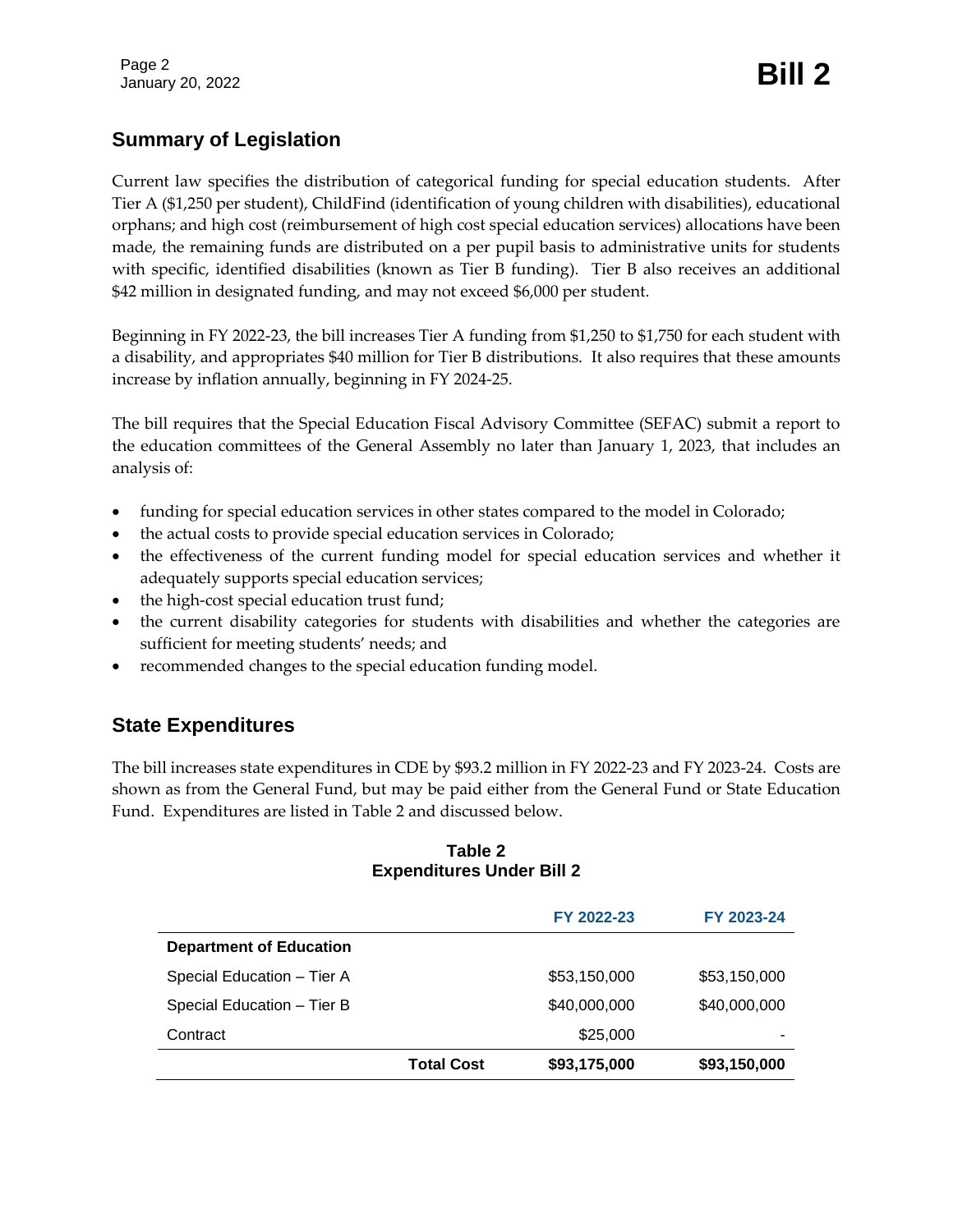**Special education funding.** The bill increases categorical special education funding by about \$93.2 million in FY 2022-23 and FY 2023-24. In subsequent years, this amount will increase by inflation and change based on the actual number of eligible special education students.

- *Tier A funding.* The bill increases Tier A funding by \$53.2 million in FY 2022-23. There are 106,300 students that qualify for Tier A funding in the current FY 2021-22, which the fiscal note assumes will remain constant, and the bill increases funding from \$1,250 to \$1,750 per student.
- *Tier B funding.* The bill increases Tier B funding by \$40.0 million in FY 2022-23. This increases Tier B funding from \$3,392 to \$5,088 per eligible student, based on current enrollment. The fiscal note assumes that the increase in Tier A rates will be covered by additional funding; as a result, the portion of Tier B funding that is allocated after Tier A, ChildFind, high cost grants, and educational orphans will not be impacted.

**SEFAC report.** In FY 2022-23 only, CDE requires \$25,000 to hire a contractor to support SEFAC in completing the report required by the bill. Current CDE staff for SEFAC does not have the capacity and expertise in the areas that bill requires the report to include. As a result, CDE will contract for an outside entity to work with the department to complete the report. The cost is estimated at \$25,000 based on a similar contract for facility schools.

### **Other Budget Impacts**

**General Fund reserve.** Under current law, an amount equal to 15 percent of General Fund appropriations must be set aside in the General Fund statutory reserve beginning in FY 2022-23. Based on this fiscal note, the bill is expected to increase the amount of General Fund held in reserve by \$14.0 million in FY 2022-23 and FY 2023-24, which will decrease the amount of General Fund available for other purposes. Should the new funding for special education be appropriated from the State Education Fund, there will be no General Fund reserve impact.

# **School District**

The bill increases special education funding to administrative units, most of which are school districts, as discussed in the state expenditures section. The impact on any individual school district will depend on the number of special education students served.

### **Effective Date**

The bill takes effect upon signature of the Governor, or upon becoming law without his signature.

# **State Appropriations**

In FY 2022-23, the bill requires a General Fund appropriation of \$93,175,000 to the Colorado Department of Education.